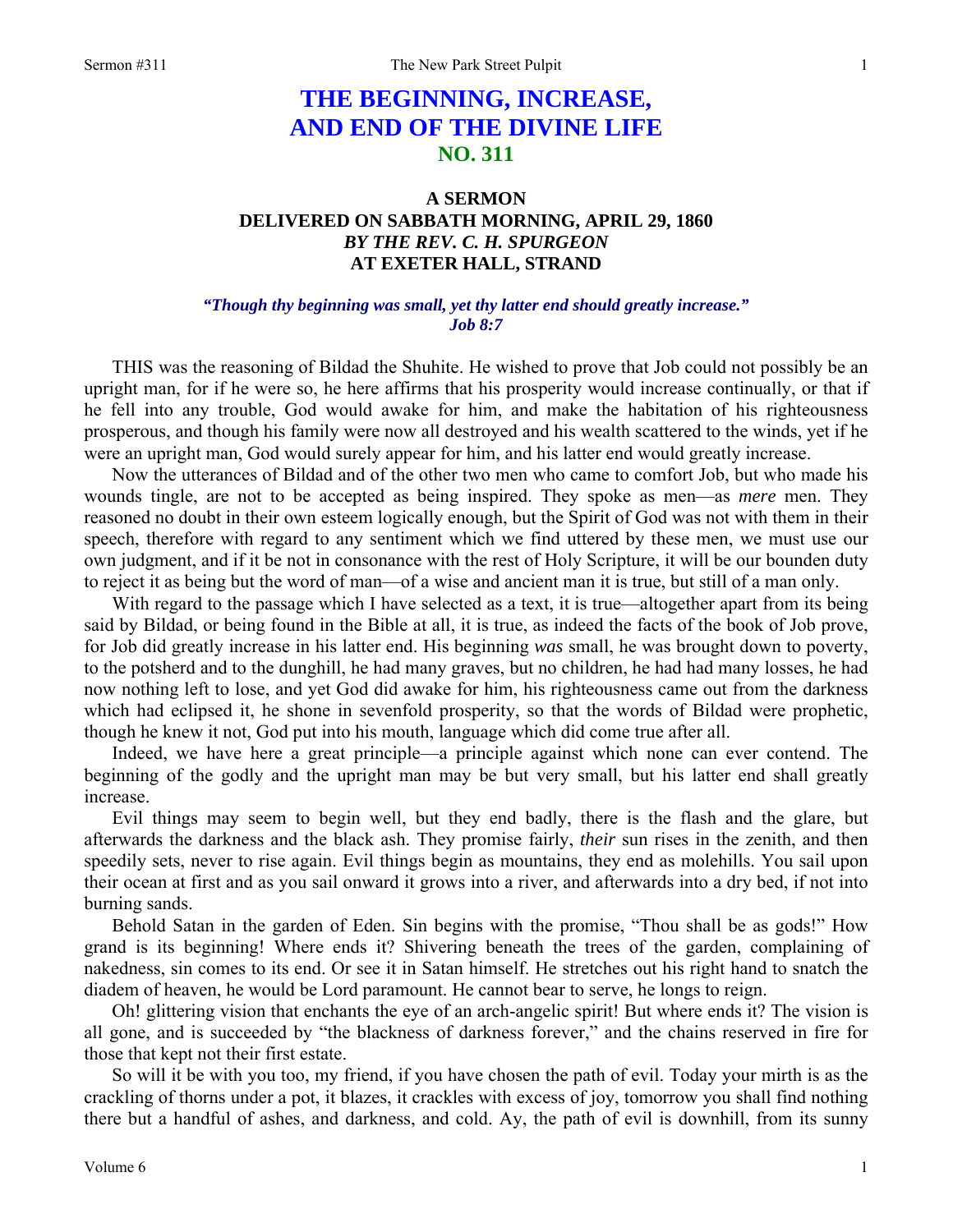summits to its dark ravines—from the pretended loftiness, which it assumes when it professes to be a cherub, to that lowliness in which it finds itself to be a fiend. Evil goes downward, it has its great things first, and then its terrible things last. Not so however, with good.

With good the beginning is even small, but its latter end does greatly increase. "The path of the just is as the shining light," which sheds a few flickering rays at first, which exercises a combat with the darkness, but it "shineth more and more unto the perfect day."

As the coming forth of stars at eventide, when first one and then another, and yet another struggles through the darkness, till at last the whole starry host are marshaled on the heavenly plains—so it is with good—it begins with grains of sand, it goes on to hills, and later it swells up to mountains, it begins with the rippling rill—then a little cascade leaps from its secret birthplace, and down the mountain it dashes, it swells to a joyous stream, wherein the fish do leap anon it becomes a river which bears upon its surface the navigation of nations, and then it rolls at last an ocean that belts the globe.

Good things progress. They are like Jacob's ladder—they ascend round by round. We begin as men, we end as angels, we climb until the promise of Satan is fulfilled in a sense in which he never understood it, we become as gods, and are made partakers of the divine, being reconciled unto God, and then having God's grace infused into us.

The principle then, upon which I have to speak this morning, is this—that though the beginnings of good things are small, yet their latter end shall greatly increase. Instead however, of dealing with this as a mere doctrine, I propose to use it practically, assume the fact and then make a practical use of it. Three ends shall I hope to serve—first, *to quiet the fears of those who are but beginners in grace,* secondly, *to confirm their faith,* and thirdly, *to quicken their diligence*.

May I ask the prayers of God's people here, that I may be strengthened in this preaching? I cannot tell how it is—the cold clammy sweat comes over me now I am about to address you, and I feel almost quivering with weakness, nevertheless, this is a subject which may strengthen me as well as you, and therefore let us go to it at once.

**I.** First then, for THE QUIETING OF YOUR FEARS.

You say, my hearer, "I am but a beginner in grace, and therefore I am vexed with anxiety and full of timorousness." Yes and it shall be my business, if God the Holy Spirit, the Comforter, shall enable me, to give you some few sweet words which, like wafers made with honey, you may roll under your tongue and find them satisfactory and pleasant, even as that manna which came down from heaven and fed the Israelites in the wilderness.

Perhaps your first fear, if I put it into words, is this—"My beginning is so small that I cannot tell when it did begin, and therefore I think I cannot have been converted, but am still in the gall of bitterness."

O beloved! how many thousands like yourself have been exercised with doubts upon this point! They were not converted in an instant, they were not stricken down as in the Revivals, they were not nerved with terrible alarms, such as John Bunyan describes in his "Grace Abounding," but they were called of God, as was Lydia, by a still small voice. Their hearts were gradually and happily opened to receive the truth, it was not as if a tornado or a hurricane rushed through their spirits, but a soft zephyr blew, and they lived and came to God.

And you doubt, do you, because from this very reason you cannot tell when you were first converted? Be encouraged, it is not necessary for you to know when you were regenerated, it is but necessary for you to know that you are so. If you can set no date to the beginning of your faith, yet if you believe now, you are saved. If in your diary there stands no red-letter day in which your sins were pardoned, and your soul accepted, yet if your trust be in Jesus only, this very day you are pardoned, and you are accepted, despite your ignorance of the time when.

God's promises bear no date, our notes are dated because there is a time when they run due, and we are apt to forget them, God's promises bear none, and His gifts sometimes do not bear any. If you are saved—though the date is erased—yet do you rejoice and triumph evermore in the Lord your God.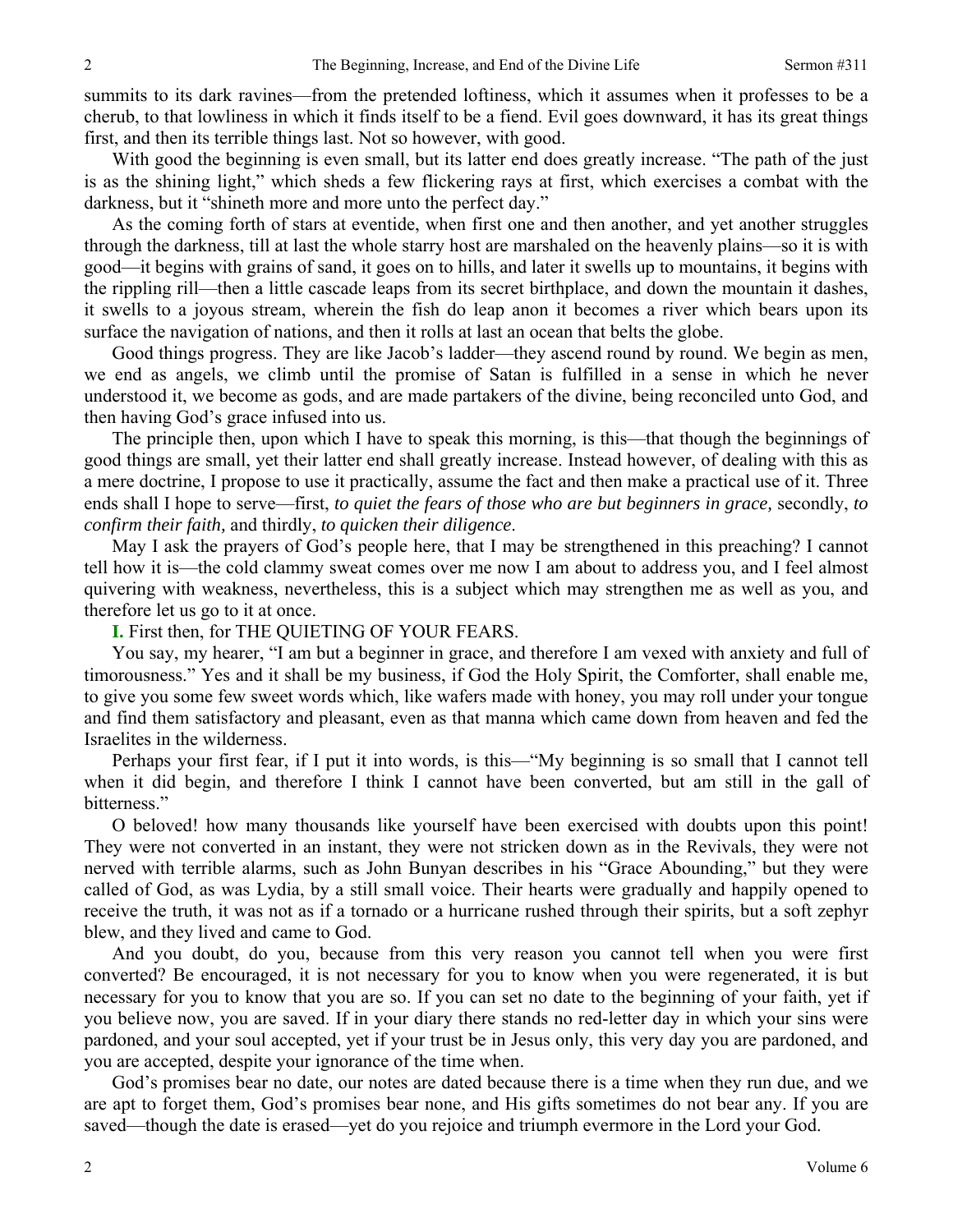True, there are some of us who can remember the precise spot where we first found the Savior. The day will never be forgotten when these eyes looked to the cross of Christ and found their tears all wiped away. But thousands in the fold of Jesus know not when they were brought in, be it enough for them to know they are there. Let them feed upon the pasture, let them lie down beside the still waters, for whether they came by night or by day they did not come at a forbidden hour. Whether they came in youth or in old age, it matters not, all times are acceptable with God, "and whosoever cometh," come he when he may, "He will in no wise cast out."

Does it not strike you as being very foolish reasoning if you should say in your heart, "I am not converted because I do not know when?" Nay, with such reasoning as that, I could prove that old Rome was never built, because the precise date of her building is unknown, nay, we might declare that the world was never made, for its exact age even the geologist cannot tell us. We might prove that Jesus Christ Himself never died, for the precise date on which He expired on the tree is lost beyond recovery, nor does it matter much to us.

We know the world was made, we know that Christ did die, and so you—if you are now reconciled to God, if now your trembling arms are cast around that cross, you too are saved—though the beginning was so small that you cannot tell when it was.

Indeed, in living things, it is hard to put the finger upon the beginning. Here is a fruit—will you tell me when it began to be? Was it at the time when first the tree sent forth its fruit bud? Did this fruit begin when first the flower shed its exhalations of perfume upon the air? Indeed, you could not have seen it if you had looked. When was it? Was it when the full-ripe flower was blown away, and its leaves were scattered to the wind, and a little embryo of fruit was left? 'Twere hard to say it did not begin before that, and equally hard to say at what precise instant that fruit began to be formed.

Ay, and so is it with divine grace, the desires are so faint at the beginning, the convictions are but the etchings upon the plate, which afterwards must be engraven with a harder instrument, and they are such flimsy things, such transient impressions of divine truth, that 'twere difficult to say what is transient and what permanent, what is really of the Spirit of God, and what is not, what has saved the soul, or what only brought it to the verge of salvation, what made it really live, or what was really the calling together of the dry bones before the breath came, and the bones began to live. Quit your fears, my hearers, upon this point, for if you are saved, no matter when, you never shall be unsaved.

Another doubt also arises from this point. "Ah! sir," says a timid Christian, "it is not merely the absence of all date to my conversion, but the extreme weakness of the grace I have." "Ah," saith one, "I sometimes think I have a little faith, but it is so mingled with unbelief, distrust, and incredulity, that I can hardly think it is God's gift, the faith of God's elect.

I hope sometimes I have a little love, but it is such a beginning, such a mere spark, that I cannot think it is the love which God the Holy Spirit breathes into the soul, my beginning is so exceedingly small, that I have to look, and look, and look again, at times, before I can discern it for myself. If I have faith, it is but as a grain of mustard seed, and I fear it will never be that goodly tree, in the midst of whose branches the birds of the air might rest."

Courage, my brother, courage, however small the beginnings of grace, they are such beginnings that they shall have a glorious end. When God begins to build, if He lay but one single stone He will finish the structure, when Christ sits down to weave, though He casts the shuttle but once, and that time the thread was so filmy as scarcely to be discernible, He will nevertheless continue till the piece is finished, and the whole is wrought.

If your faith be never so little, yet it is immortal, and that immortality may well compensate for its littleness. A spark of grace is a spark of deity—as soon may deity be quenched as to quench grace—that grace within your soul given you of the Spirit shall continue to burn, and He who gave it shall fan it with His own soft breath, for "He will not quench the smoking flax," He will bring it to a fire and afterwards to a furnace, till your faith shall attain to the full assurance of understanding.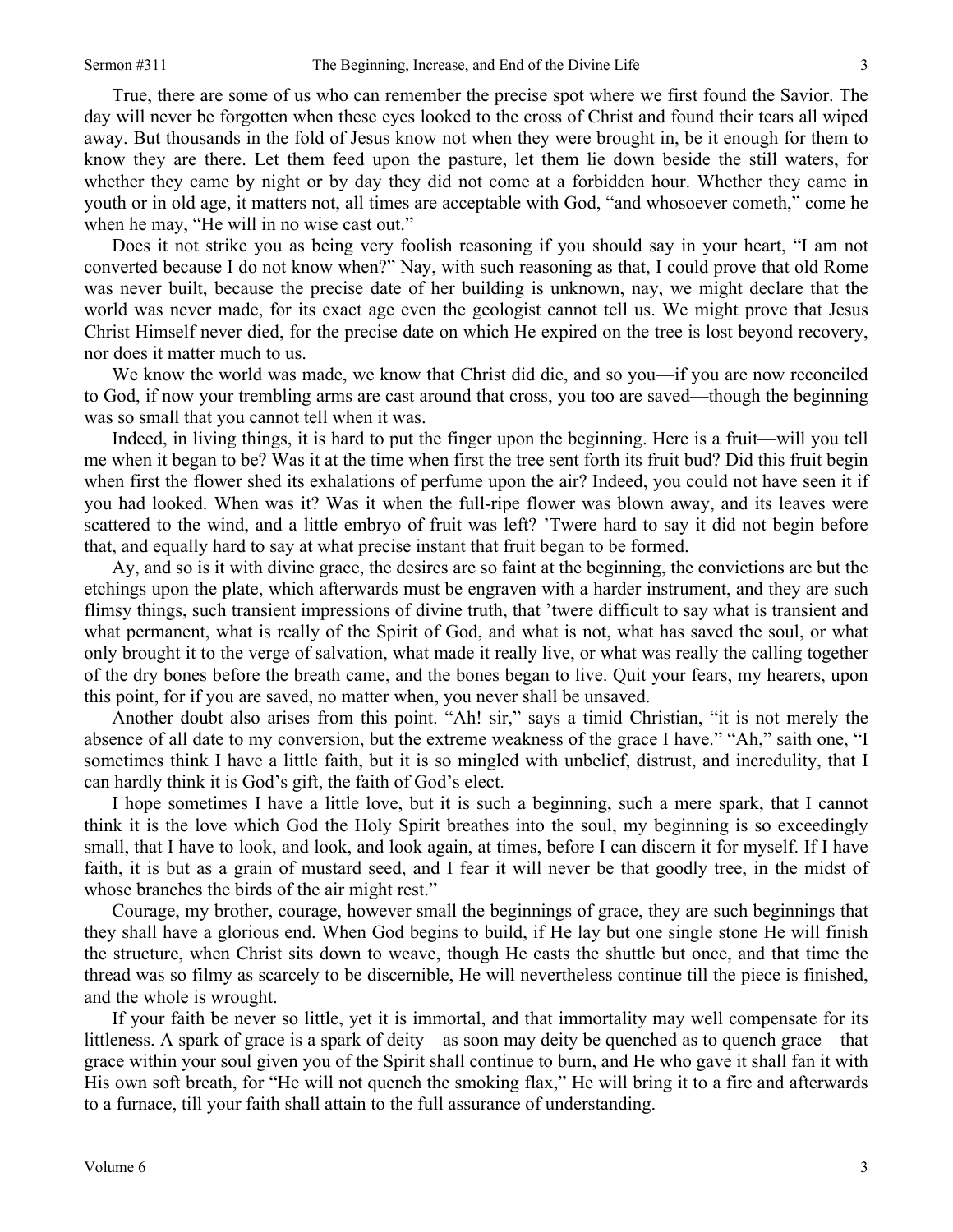Oh! let not the littleness of God's beginnings stagger you. Who would think, if he stood at the source of the Thames, that it would ever be such a river as it is—making this city rich? So little is it that a child might stop it with his hand, and but a handful of miry clay might dam its course, but there it rolls a mighty river that man cannot stop. And so shall it be with you, your faith is so little that it seems not to exist at all, and your love so faint that it can scarcely be called love, but thy latter end shall greatly increase, till you shall become strong and do exploits, the babe shall become a giant, and he that stumbled at every straw shall move mountains, and make the very hills shake.

Having thus spoken upon two fears, which are the result of these small beginnings, let me now try to quiet another.

"Ah!" saith the heir of heaven, "I do hope that in me grace has commenced its work, but my fear is that such frail faith as mine will never stand the test of years. I am," saith he, "so weak, that one temptation would be too much for me, how then can I hope to pass through yonder forest of spears held in the hands of valiant enemies? A drop makes me tremble, how shall I stem the roaring flood of life and death? Let but one arrow fly from hell it penetrates my tender flesh, what then if Satan shall empty his quiver? I shall surely fall by the hand of the enemy. My beginnings are so small that I am certain they will soon come to their end, and that end must be black despair."

Be of good courage, brother, have done with that fear once for all, it is true, as you say, the temptation will be too much for *you*, but what have *you* to do with it? Heaven is not to be won by your might, but by the might of Him who has promised heaven to you. Your crown of life is to be obtained, not by your arm, but by that arm which now holds it out and bids you run towards it.

If your perseverance rested upon yourself, you could not persevere an hour, if spiritual life depended on itself it would be like the shooting star, which makes a shining trail for a moment and then is gone. But thanks be unto God, it is written—"Because I live, ye shall live also." "For ye are dead, and your life is hid with Christ in God."

#### *"The feeblest saint shall win the day, Though death and hell obstruct the way,"*

because that feeble saint is girded with JEHOVAH's strength.

 If I had to fight in another man's strength, and I knew that he had gigantic force, I would not estimate the power of my own limbs and muscles, but of his limbs and muscles, and so if I have to fight in the strength of God, I am not to reckon by what I can do, but what He can do—not what I am able, but what He is able to accomplish.

 I am not to go forth bound, and limited, and cramped, and bandaged by my own infirmity, but made free, and valorous, and unconquerable through that divine omnipotence, which first spoke all things into existence, and now maintains all things by the word of His power.

Stand up, poor brother, full of fears though you be, and for once glory in your infirmities, and boast in your Master. I say it in your behalf and on my own—you principalities and powers of darkness, you leaguered hosts of hell, you enemies in human form, or in form of demons, I challenge you all, more than a match for every one of you am I, if God be with me, less than nothing were I, if left alone.

But were I weaker than I am I would defy you all, for God is my strength. JEHOVAH is become my strength and my song, He also has become my salvation, therefore will we tread down our enemies, and Moab shall become as straw that is trodden down for the dunghill. In God will we rejoice, yea, in God will we greatly rejoice, and in Him will we rejoice all the day.

Thus have I dealt with a third fear. Let me seek to quiet and pacify one other fear. "Nay, but," say you, "I never can be saved, for when I look at other people, at God's own true children—I am ashamed to say it—I am but a miserable copy of them. So far from attaining to the image of my Master, I fear I am not even like my Master's servants.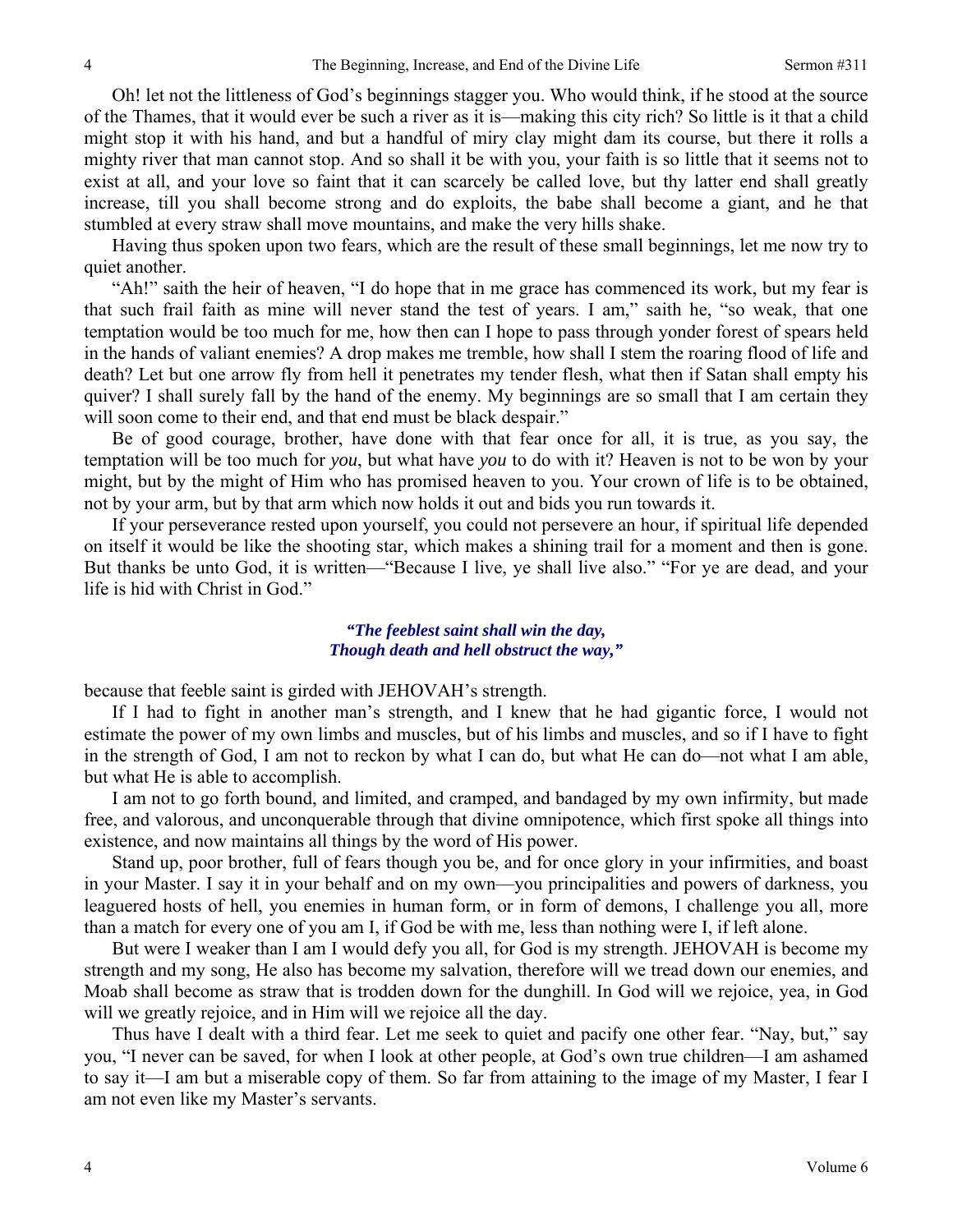"Look at such a one, how he preaches the truth with power—what fluency he has in prayer, what service he undertakes! but I—I am such a beginner in grace, that—

### *"'Hosannas languish on my tongue, And my devotion dies.'*

"I live at a poor dying rate. I sometimes run, but oftener creep, and seldom or ever fly. Where others are shaking mountains, I am stumbling over molehills. The *saints* seem to bestride this narrow world like some great colossus, but *I* walk under their huge legs and peep about, to find myself a poor dishonored slave. I have no power, no strength, no might."

Pause, brother, pause, stop your murmuring for a moment. If some little star in the sky should declare it was not a star because it did not shine as brightly as Sirius or Aroturus, how foolish would be its argument! If the moon should insist upon it that she was never made by God because she could not shine as brightly as the sun, fie on her pale face, that she cannot be content to be what her Lord has made her!

If the nettle would not bloom because it was not a pine, and if the hyssop on the wall refused to grow because it was not a cedar, oh! what dislocation would there be in the noble frame of this universe! If these murmurings that vex us vexed the whole of God's creatures, then were this earth a howling wilderness indeed.

Now, let me talk to you a moment, to calm your fears. Have you, my brother, ever learned to distinguish between grace and gifts? For know that they are marvelously dissimilar. A man may be saved who has not a grain of gifts, but no man can be saved who has no grace.

Yonder brother who prayed, yonder friend who preaches, yonder sister who spoke—all these perhaps acted so well because God had given them excellent gifts. It might not be that it was because of grace. When you are in the prayer meeting and hear a Brother extremely fluent, remember that there are men quite as fluent about their daily business, and that fluency is not fervency, and that even the appearance of fervency is not absolutely an evidence that there is fervency in the soul.

If you are so mean a thing that you cannot spell a word in any book, or put six words together grammatically, if you can offer no prayer in public, if you are so poor a scholar that every fool is wiser than you are, yet if you have grace in your heart, you are saved, and that is the matter in point just now, whether you are saved or not.

"Covet earnestly the *best* gifts," but still, sit not down and murmur because you have them not, for one grain of grace outweighs a pound of gifts, one particle of grace is far more precious than all the gifts that a Byron ever had, or that Shakespeare ever possessed within his soul, vast and almost infinite though the gifts of those men certainly were.

And yet another question would I put to you. My dear brother, have you ever learned to distinguish between grace that saves, and the grace which develops itself afterwards? Remember, there are some graces that are absolutely necessary to the saving of the soul, there are some others that are only necessary to its comfort. Faith, for instance, is absolutely necessary for salvation, but assurance is not. Love is indispensable, but that high decree of love which induces the martyr's spirit, does not reign in the breast of every one, even of those who are saved.

The possession of grace in some degree is needful to salvation, but the possession of grace in the highest degree, though it is extremely desirable, is not absolutely necessary for an entrance into heaven.

Think you then thus to yourself, if I am the meanest lamb in Jesus' fold, I would be happy to think that I am in the flock. If I am the smallest babe in Jesus' family, I will bless His name to think that I have a portion among the sanctified. If I be the smallest jewel in the Savior's crown, I will glisten and shine as best I can, to the praise of Him that bought me with His blood. If I cannot make such swelling music in the orchestra of heaven as the pealing organ may, then will I be but as a bruised reed, which may emit some faint melody. If I cannot be the beacon fire that scares a continent, and throws its light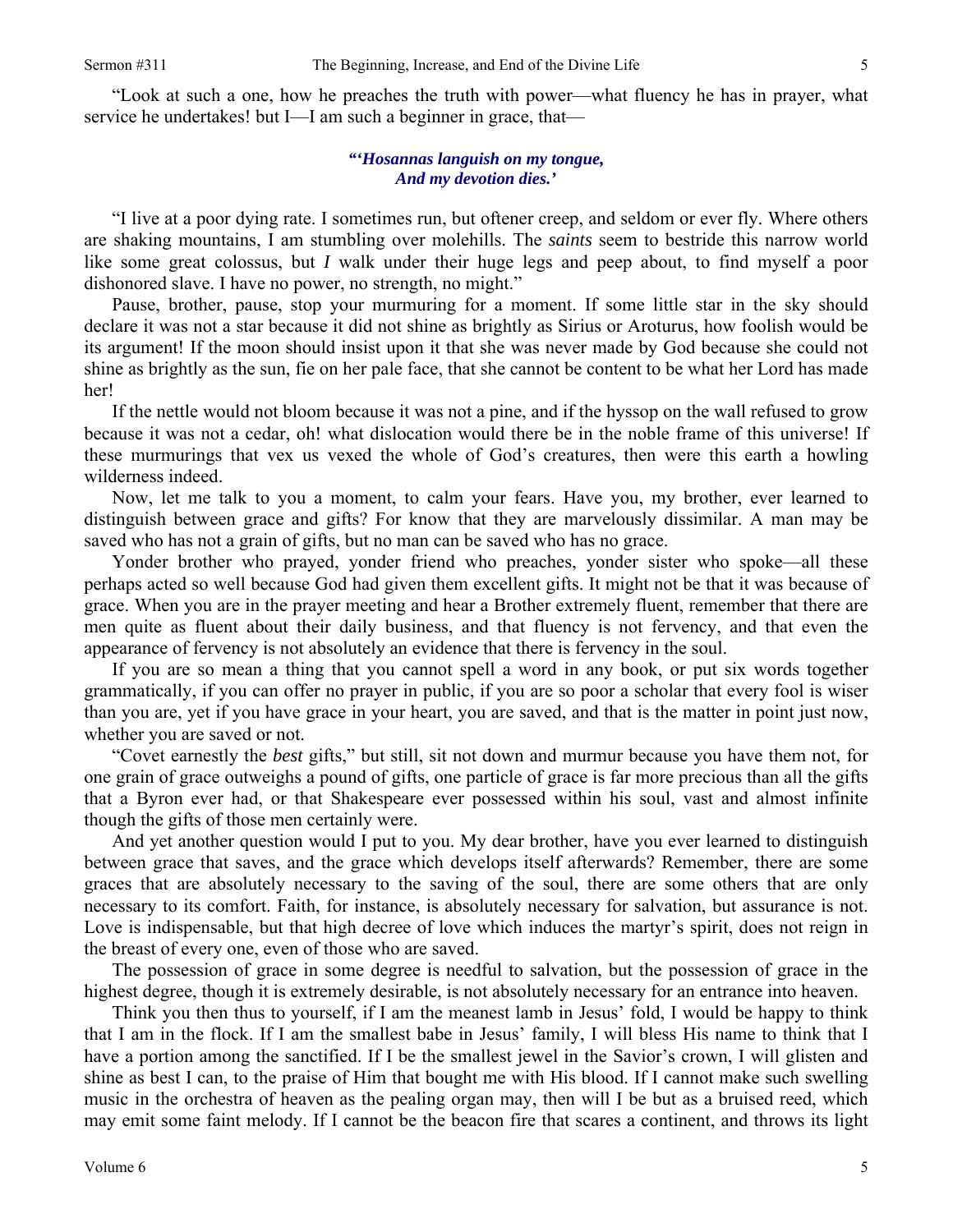across the deep, I will seek to be the glowworm that may at least let the weary traveler know something of its whereabouts.

O Christians! you who have but little beginnings, quiet your fears, for these little beginnings, if they be of God, will save your soul, and you may in this rejoice, yea, rejoice exceedingly.

I must ask your patience now while I turn to the second head, and I shall dwell upon that very briefly indeed.

**II.** Upon this head I wish to say a word or two for THE CONFIRMATION OF YOUR FAITH.

I am sure you will give me your prayerful attention while I speak for the confirmation of my own faith as well as yours.

Well, brothers and sisters, the first confirmation I would offer you is this—our beginnings are very, very small, but we have a joyous prospect in our text. Our latter end shall greatly increase, we shall not always be so distrustful as we are now. Thank God we look for days when our faith shall be unshaken, and firm as mountains be. I shall not forever have to mourn before my God that I cannot love Him as I would. I trust that He in my latter end will give me more of His Spirit, that I shall love Him with all my heart, and soul, and strength.

We have entered into the Gospel school, we are ignorant now, but we shall one day understand with all saints what are the heights, and depths, and lengths, and breadths, and know the love of Christ which passes knowledge. We have hope that, as these hairs grow grey, we shall "grow in grace, and in the knowledge of our Lord and Savior Jesus Christ."

Time, that plows its furrow in the brow, we hope will sow the seeds of wisdom there. Experience, which shall furrow our back with many a sorrow and a wound, shall nevertheless, we trust, work patience, and hope that maketh us not ashamed, and holy fellowship with Christ and His sufferings, and nearer and sweeter fellowship than as yet we have come to know.

Think not, Mr. Ready-to-halt, that you shall always need your crutches, there may come days of leaping and of dancing even for you. Oh, Mistress Despondency, the dungeons of Giant Despair's castle are not to be your perpetual abode, you too, shall stand upon the top of Mount Clear, and you shall see the Celestial City, and the land that is very far off.

We are *growing* things. I think I hear the green blade say this morning, "I shall not forever be trodden under foot as if I were but grass, I shall grow, I shall blossom, I shall grow ripe and mellow, and many a man shall sharpen his sickle for me."

I hear the little sapling say, "I shall not forever be shaken to and fro by winds, I shall grow into an old stalwart oak, gnarled though the roots may be, and twisted though my branches are, I shall one day stand and out-laugh the tempest, while all its waves of wind break harmlessly over me."

I shall be strong through Him who strengtheneth me, for I feel a growth within me that can never stop till I have grown to be next to a God—a son of God, a partaker of the divine nature. Courage then, courage, I say, brothers and sisters! these weak days are not always to last, we are not to be shorn lambs always, not always the weaklings of His cattle. We shall one day be as the firstlings of His bullocks, and we shall push our enemies to the ends of the earth, and tread upon them and destroy them.

But further, this cheering prospect upon earth is quite eclipsed by a more cheering prospect beyond the river Death. "Our latter end shall greatly increase." Faith shall give place to fruition, hope shall be occupied with enjoyment, love itself shall be swallowed up in ecstasy. Mine eyes, ye shall not forever weep, there are sights of transport for you. Tongue, you shall not forever have to mourn, and be the instrument of confession, there are songs and hallelujahs for you. Feet, ye shall not always be weary with this rough road, there are celestial leapings for you.

O my poor heart, often cowed and broken, often disappointed and trod down, there waits for you the palm branch, and the robe of victory, and the immortal crown.

> *"My spirit leaps across the flood, And antedates the hour,"*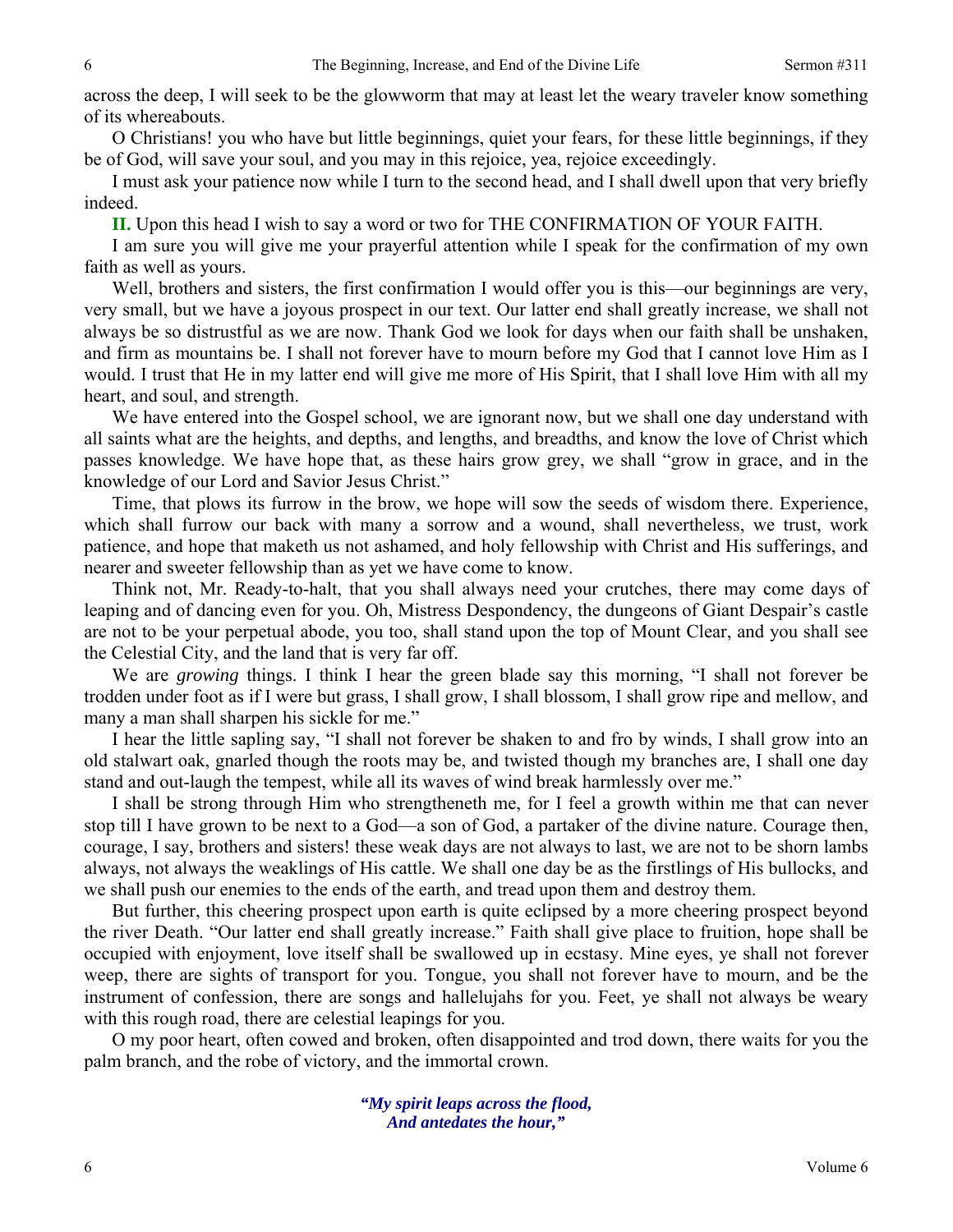when I shall come into possession of these joys which could not belong to my childhood here, but which await me in my manhood up there, when the spirit shall be perfected, and made meet to be a partaker of the inheritance of the saints in light. Courage, Christian!

## *"The way may be rough, but it cannot be long;"*

and the end will make amends for all the toil that you can endure when on the road. Oh! quicken your footsteps, sit not down in despair. Your latter end shall greatly increase, though your beginnings be but small.

Perhaps someone may say, "How is it that we are so sure that our latter end will increase?" I give you just these reasons—we are quite sure of it because there is a vitality in our piety. The sculptor may have oftentimes cut in marble some exquisite statue of a babe. *That* has come to its full size, it will never grow any greater. When I see a wise man in the world, I look at him as being just such an infant. He will never grow any greater. He has come to his full. He is but chiseled out by human power, there is no vitality in him.

The Christian here on earth is a babe, but not a babe in stone—a babe instinct with life. It is a happy thought sometimes to have of one's-self as sitting down here, compressed, small, and insignificant, and one day death shall come and say, "Rise to thy proper altitude," and we shall begin to grow and expand, and bursting all our cerements and every limit of humanity, we shall become greater than the angels are.

I think it is Milton who pictures the spirits in Pandemonium as condensing themselves, so that multitudes of them could sit in a little space, and then at their own volition mounting up till they attained a prodigious height. So is it now. We are little spirits, but we shall grow and increase, and we know this because there is life in us—eternal life. Now the life of twenty years develops itself into something vastly superior to what it was in childhood, and what will the eternal life be when that vitality within us shall make the littleness of our beginning seem as nothing at all, when our latter end shall have greatly increased?

Besides this, we feel that we must come to something better because God is with us. We are quite certain that what we are cannot be the end of God's design. When I see a block of marble half chiseled, with just perhaps a hand peeping out from the rock, no man can make me believe that that is what the artist means it should be. And I know I am not what God would have me to be, because I feel yearnings and longings within myself to be infinitely better, infinitely holier and purer than I am now.

And so is it with you, you are not what God means you to be, you have only just begun to be what He wants you to be. He will go on with His chisel of affliction, using wisdom and the graving tool together, till by and by it *shall* appear what you shall be, for you shall be like Him, and you shall see Him as He is.

Oh! what comfort this is for our faith, that from the fact of our vitality and the fact that God is at work with us, it is clear, and true, and certain, that our latter end shall be increased. I do not think that any man yet has ever got an idea of what a man is to be. We are only the chalk crayon, rough drawings of men, yet when we come to be filled up in eternity, we shall be marvelous pictures, and our latter end indeed shall be greatly increased.

And now, one other thought and I will turn to the last point. Christian! remember, for the encouragement of your poor soul, that what you are now is not the measure of your safety, your safety depends not upon what *you* are, but on what Christ is. If the Rock of our salvation were within us, indeed the house would soon be overturned, but we live by what Christ is.

> *"What Adam had and forfeited for all, That Jesus is, who cannot fail or fall."*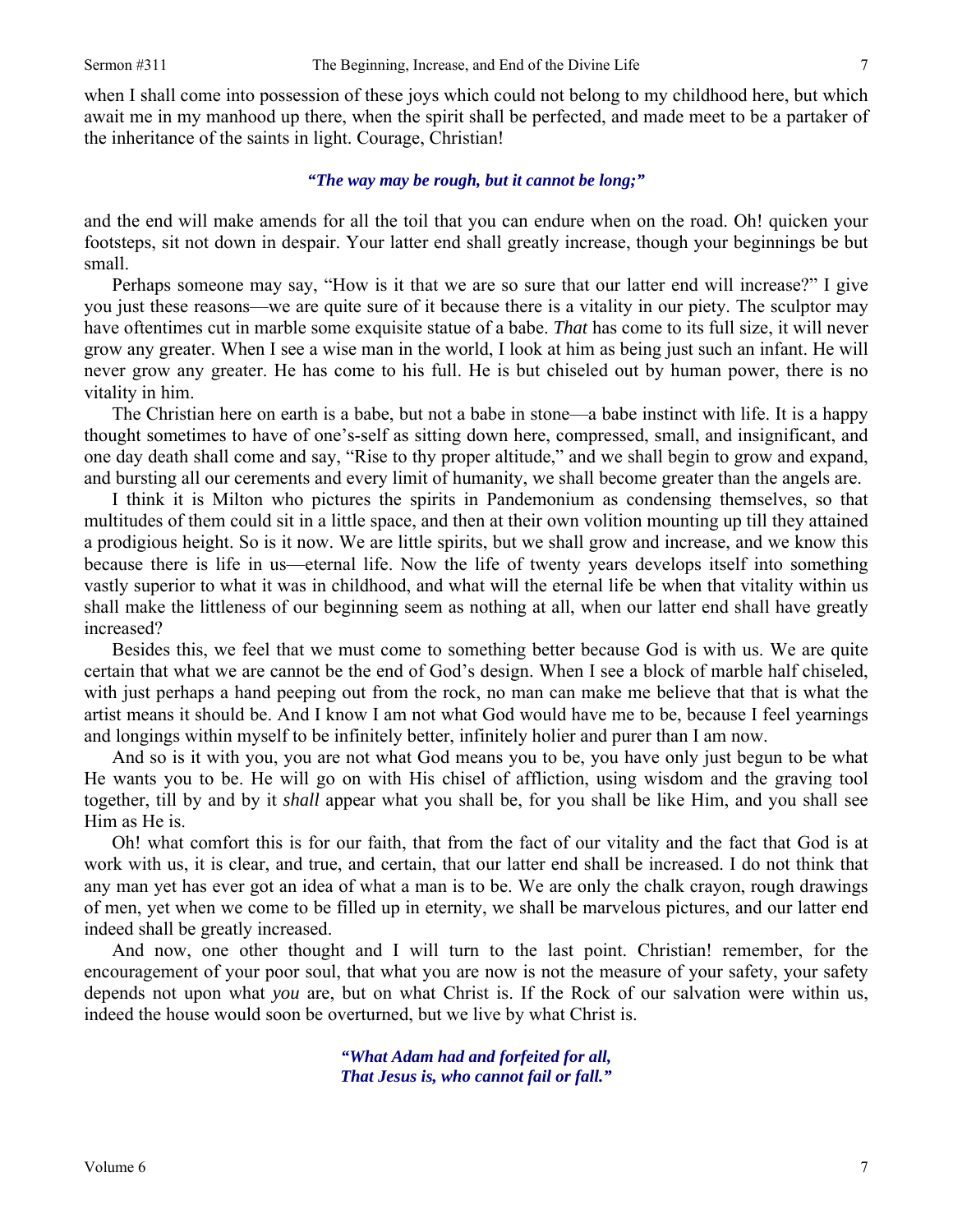Till He can falter, my spirit need not tremble, till Jesus sins, till Jesus dies, till Jesus is overcome, till He is powerless with His God, till He ceases to be divine, the soul that trusts Him *must* be secure. Look not within you for consolation, but look above, where Jesus pleads before the throne the efficacy of His once-offered blood, and if you will look at your own state, and then judge your eternal standing by your own feelings, or willings, or doings, you will be an undone and miserable wretch.

Measure yourself by Jesus' doings, by Jesus' standing, by Jesus' acceptance, by the love of His heart, by the power of His arm, by the divinity of His nature, by the constancy of His faithfulness, by the acceptance of His blood, by the prevalence of His plea, and so measuring, your faith need never, never fear—

> *"For should the earth's old pillar's shake, And all the walls of nature break, Our steadfast souls need fear no more Than solid rocks when billows roar."*

**III.** Now for our last point, namely, FOR THE QUICKENING OF OUR DILIGENCE.

It was never intended that the promises of God should make men idle, and when we tell them that their small beginnings shall doubtless come to glorious endings, we tell them this for their encouragement—not that they may sit still and do nothing, but that they may gird up the loins of their mind, confident of their success, to do all that lies in them, God helping them.

Men and brethren, there are many of you here, who, like myself, have to mourn over little beginnings. Let me say to you, be very diligent in the use of those means which God has appointed for your spiritual growth.

First, take heed to yourself that you obey the commandments which relate to the *ordinances* of Christ. Neglect not baptism. True, there is nothing saving in it, nothing meritorious, but baptism is a means of grace. There have been many who have found, like the eunuch, that when they have been baptized they have gone on their way rejoicing—rejoicing as the effect of grace given when they have obeyed their Master.

Be careful too, not to neglect that most blessed supper of our Lord Jesus Christ. Forsake not the assembling of yourselves together, as the manner of some is, but let Him be known to you in the breaking of bread and in pouring forth of wine. Do this often in remembrance of Him.

Ah! I am speaking to some here today who love Jesus, but who have neglected His last dying injunction, "This do in remembrance of me," and you have not grown in grace, and are still little in Israel, as you used to be. Do you wonder at it? You have neglected God's appointed means. "Oh," saith one, "but I am a spiritual man, I do not need these carnal ordinances." There is no man so carnal as he who calls God's ordinances carnal, and no man more spiritual than he who finds spiritual things best brought home to him by what others have ventured to call "beggarly elements."

We do not know ourselves if we think we can dispense with these divine signs. Christ knew what was best for us. He has said, "Believe on the Lord Jesus Christ, and be baptized." He would not have appended the last command if it were not important. He has bidden us also, as often as we drink the cup, to do it in remembrance of Him. He would not have commanded us that, if it were not for our benefit and for His glory.

But further, if you would get out of the littleness of your beginnings, wait much upon the means of grace. Read much the Word of God alone. Seek out one who understands it well—a man whom God has taught in it—and listen you with reverence to the Word as it is preached. Frequent sermons, but prayers most. Praying is the end of preaching. Make use of every means that lies before you. Be not like the fool, who calls the books of the old fathers "dead men's brains." What God spoke to seers of old, what He spoke to mighty men who preached, is not to be despised. Read you as you can, and learn as you can.